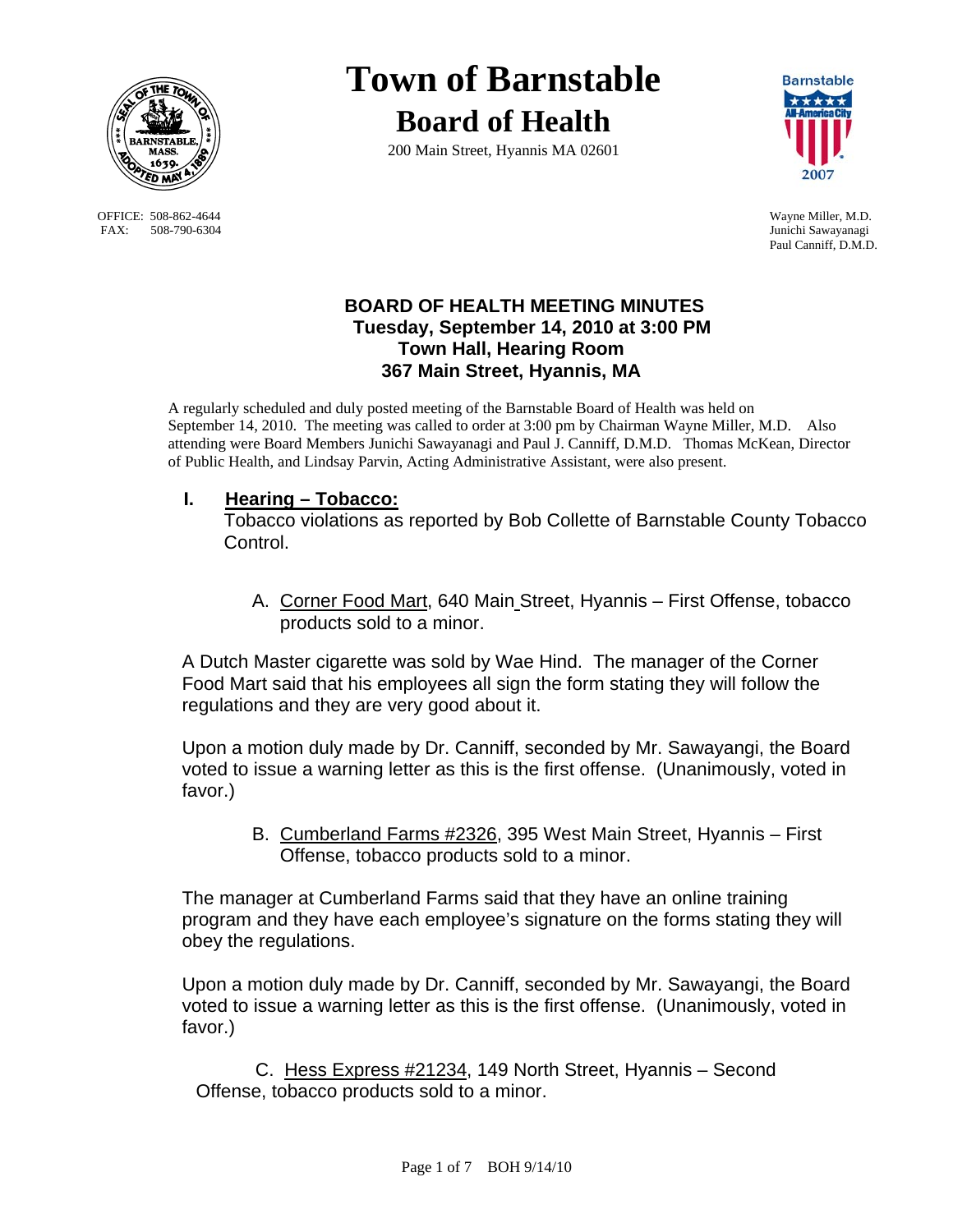The manager at Hess said they have a zero tolerance and the employee was terminated. The manager explained they have a web-based training policy and the employees sign a document every day stating that they will ID every day or else be terminated.

Upon a motion duly made by Dr. Canniff, seconded by Mr. Sawayangi, the Board voted to issue a warning letter as this is the first offense. (Unanimously, voted in favor.)

# **II. Hearing - Pool:**

 George Simpson, owner - Anchor In, One South Street, Hyannis, lifeguard requirements.

George (Skip) Simpson suggested delaying doing anything because the State is in the process of revising lifeguard requirements. In March, if there is no regulation on the books, he would like the Board to consider eliminating a lifeguard requirement.

The Board mentioned the items they have considered putting into such a policy:

Max Capacity less than 20 swimmers No Appliances in or around pools Diving Boards Slides Weight Apparatus No Alcoholic Beverage Max Depth 5 feet CPR certified should be present No personal or floatation device allowed No Persons under the age of 16 without adult

Skip agrees with all the above except the five foot regulation.

Dr. Miller pointed out that the different drowning and near drowning were all in facilities with lifeguards present. Lifeguards don't guarantee an incident won't happen and additional signage may be something to consider.

Upon a motion duly made by Dr. Canniff, seconded by Mr. Sawayanagi, the Board voted to delay action until March 2011 allowing time to see if the state will develop new regulations. (Unanimously, voted in favor.)

# **III. Innovation/Alternative System:**

 Winston Steadman, All Cape Environmental represents Brian Smith, owner – Fancy's Market, 699 Main Street, Osterville, Map/Parcel 141- 011, proposed Monitoring Plan for Sludgehammer System.

Winston Steadman presented his proposal.

Dr. Miller believed the proposed plan applies to residential use (see page 2#1) as opposed the remedial use. Mr. Steadman said the flows are low and DEP does not prohibit commercial use on the proposed plan. Dr. Miller will need to have clarification from the state that it can be used for commercial.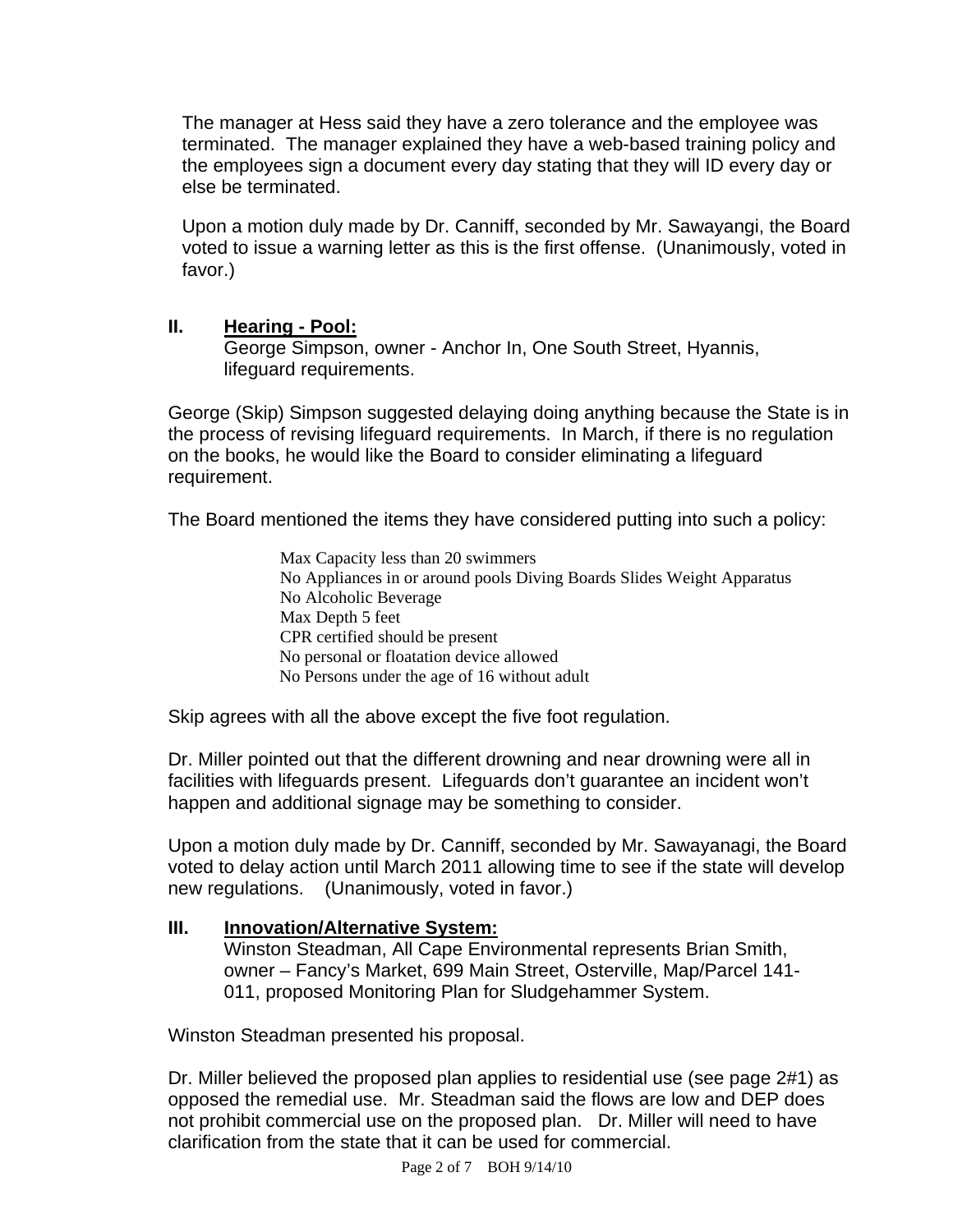If the DEP is willing to use this system in this commercial setting, he would have no problem with it.

Winston said he had tried to reach Dana Hill, DEP, but could not get a hold of him. He did speak to the manufacturing company and they were not aware of any restrictions of commercial use.

Dr. Miller stated that the monitoring plan seems complete and notes that the monitoring will be more stringent than required.

Upon a motion duly made by Dr. Canniff, seconded by Mr. Sawayanagi, the Board voted to approve the plan based on staff review and with the following condition: 1) State agency approves the application to non-residential. (Unanimously, voted in favor.)

Dr. Canniff requests it be reviewed by the health inspectors, too.

#### **IV. Hearing – Housing:**

 Josephine Stuehler, owner – 370 Route 149, Marstons Mills – ceiling height.

The home was built in 1870. The property was inspected by Health Inspector, Tim O'Connell, R.S. All violations found were repaired. Staff recommends approval of the variance.

Upon a motion duly made by Mr. Sawayanagi, seconded by Dr. Canniff, the Board voted to approve the ceiling height variance. (Unanimously, voted in favor.)

# **V. Hearing- Pool Permit:**

Comfort Inn, 1470 Iyannough Rd, Hyannis - Lifeguard, near-drowning.

Jeff Lyon, the General Manager of the Comfort Inn was present. He said the lifeguard briefly left the pool area. Jeff Lyon noted that the area in the pool that the husband and wife were swimming was only 3 feet deep. This is why the lifeguard felt comfortable in leaving pool area. Since that event, Mr. Lyons has tightened their pool policy.

The Deputy of the Barnstable Fire Department was on scene within three minutes. The lifeguard did leave for two minutes. At which time a woman was at the bottom of the pool upon his return. The lifeguard administered two rounds of CPR and saved the woman's life.

Staff recommends two day closure. Different actions have been taken in the past. Including closure and monitoring requirements.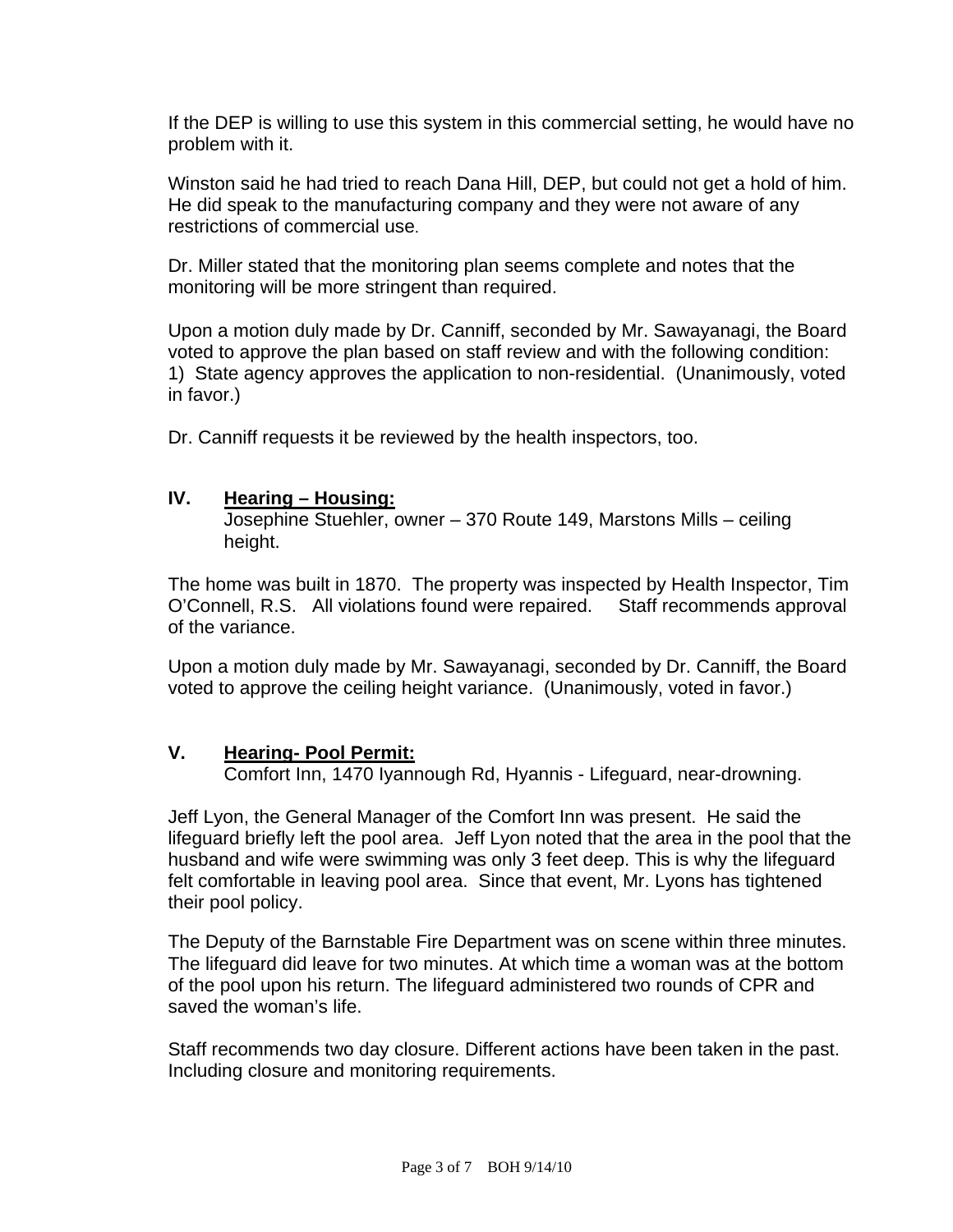Deputy Barnstable Fire Francis Pulsifer said the woman was in her mid-fifties and was not a competent swimmer and her personal floatation device got away from her.

Dr. Miller said the state regulations require that if a lifeguard is provided, they must be in attendance the whole time.

Dr Miller suggested a monitoring fine as opposed to a closure as to not infringe upon other patrons.

Mr. Sawayanagi does not see any fault on the part of the hotel – he believes the incident was an accident and should not receive a penalty.

Dr. Miller believes a penalty is in order based on the seriousness of the matter.

Upon a motion duly made by Dr. Miller, seconded by Dr. Canniff, the Board voted to approve a \$ 100.00 fine to the hotel. (Unanimously, voted in favor.)

#### **VI. Variance – Septic (Cont.):**

A. Stephen Wilson, Baxter Nye Engineering, represents Jetty Realty Trust, Jane Bertolami, Trustee, owner – 15 Sea View Avenue, Osterville, Map/Parcel 162-026-002, 0.56 acre lot, two variances.

Mr. Wilson has proposed a change in the previously reviewed and approved plan.

Upon a motion duly made by Dr. Canniff, seconded by Mr. Sawayanagi, the Board voted to approve the revised plan and the two variances. (Unanimously, voted in favor.)

B. Daniel Ojala, Down Cape Engineering, represents Dennis and Susan Ausiello, owners – 80 Cross Street, Cotuit, Map/Parcel 033-029, 0.50 acre lot 5, variances, upgrade in system, new construction – expansion of habitable space.

Mr. Ojala presented the revised plans.

Mr. McKean said the staff reviewed and had no objections.

Upon a motion duly made by Dr. Canniff, seconded by Dr. Miller, the Board voted to approve the revised plans dated September 14, 2010. (Unanimously, voted in favor.)

#### **VII. Variance – Septic (New):**

Michael Pimentel, JC Engineering, representing Household Finance Corporation II, owner - 41 & 43 Hiramar Road, duplex, Hyannis, Map/Parcel 292-012, 0.22 acre lot, multiple variances.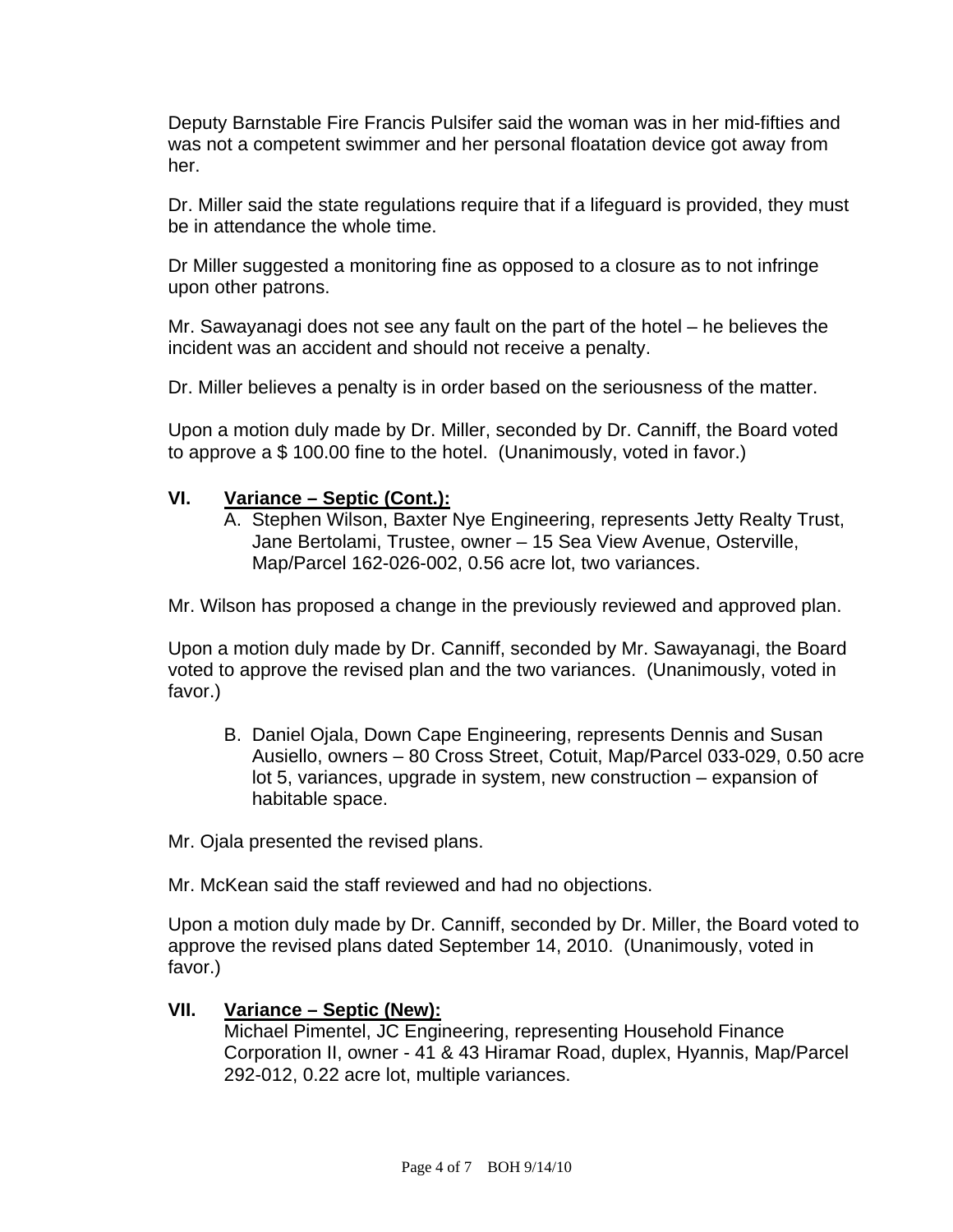Mr. McKean said the staff recommends a second tank and all lines should be sleeved and are within 10 feet from the water line.

JC Engineering said a second tank has never been required on a duplex.

Dr. Miller said Title V is clear – two tanks are required.He suggested cost estimates be done to compare this cost with a sewer connection cost. The sewer line is only 70 feet away.

Mr. Pimentel said it would be more costly connecting to sewer since it would require an extension rather than a tie-in. If a stub is present, a homeowner can connect and has a right to a sewer connection. If not, the cost of repaving the road will be placed on the homeowner.

Upon a motion duly made by Dr. Canniff, seconded by Mr. Sawayanagi, the Board voted to continue to the October 12, 2010, meeting at which time the cost of the two methods will be compared – conventional septic system versus a sewer system connection (vacuum pipe). Also the Board does not approve the series of tanks and the plan must be modified to have a multi-compartment tank. (Unanimously, voted in favor.)

#### **VIII. Discussion:**

John Churchill, JC Engineering, representing Village Square South Condominiums – 39 Tower Hill Road, Osterville, Map/Parcel 117-072, septic upgrade.

Mr. McKean said the staff commented that the space is sufficient for an alterative system.

Dr. Miller said he would like to see an IA System based on the size of flow, with a small parcel in the zone 2. He said a property with 28 bedrooms on this size lot will not be waived in a zone 2.

Upon a motion duly made by Dr. Canniff, seconded by Dr. Miller, the Board voted on the approval of the septic upgrade. (Unanimously, voted NOT TO APPROVE.)

# **IX. Variance – Food (New):**

 Tammy Korte, ArcVision for new business, Teavana – Cape Cod Mall, 769 Iyannough Rd, Hyannis, toilet facility variance.

Tammy Korte requests a unisex bathroom be approved as they have a small business with a total of 4-6 employees. They will be serving tea but this is only 5% of the business.

Upon a motion duly made by Dr. Canniff, seconded by Mr. Sawayanagi, the Board voted to approve the toilet facility variance with the following condition: no seats allowed. (Unanimously, voted in favor.)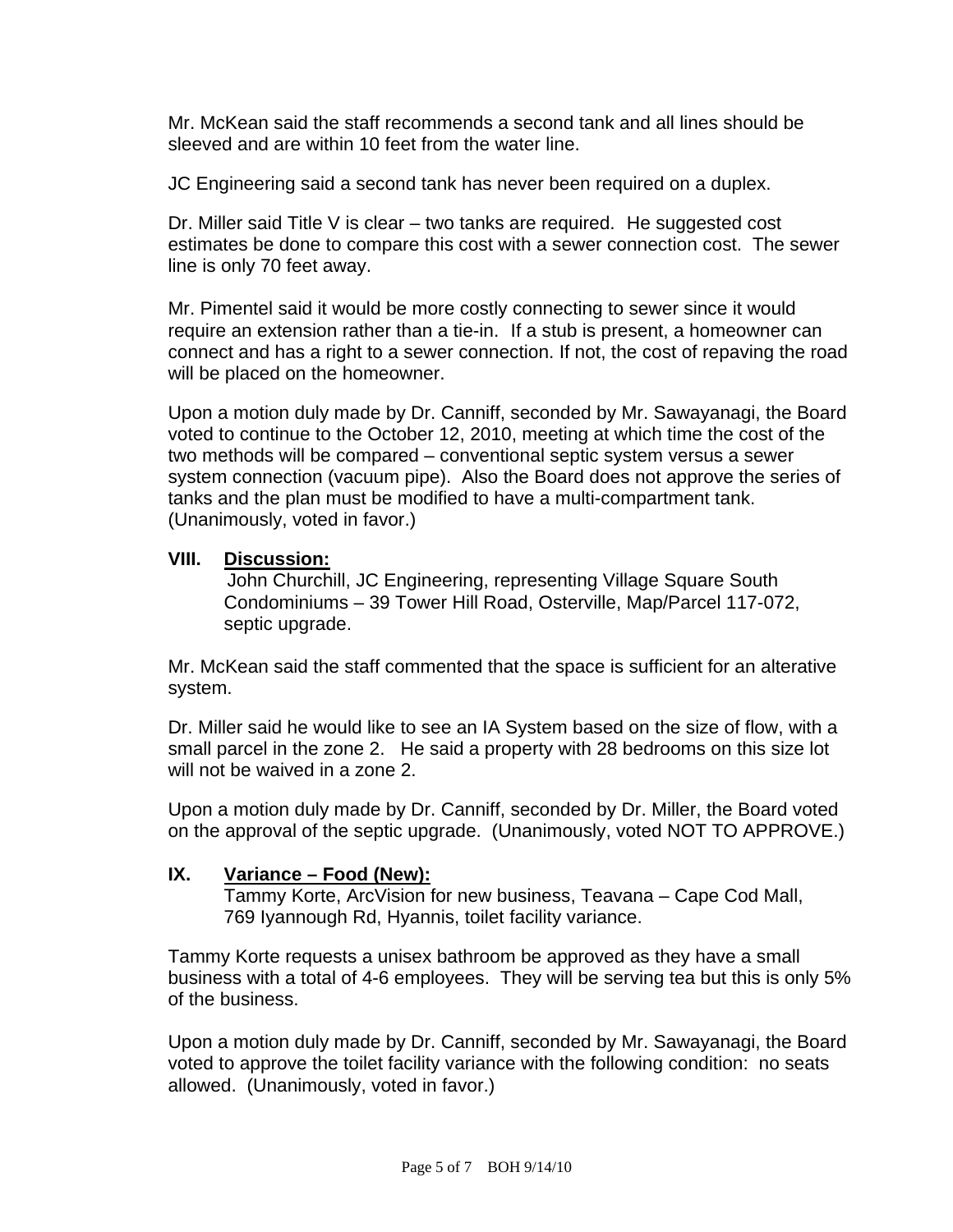# **X. Discussion:**

Executive Director Paul Niedzweicki and Technical Services Director Patty Daley, Cape Cod Commission, to discuss the Craigville DCPC Implementation Regulations.

Patty Daly, Cape Cod Commission was present for the discussion and was looking for a sense of whether the Board will support any DCPC regulations from a wastewater standpoint.

Dr. Miller said in environmentally challenged areas, there is a need to do anything possibly to prohibit increase of septic systems in the area.

Ms. Daly suggested a regulation like requiring haulers to report any septic component failures. Dr. Miller stated this won't work unless you put in a reasonable pumping requirement schedule.

Mr. McKean asked if the pumping requirements would be town-wide. Mr. McKean has concerns about enforcement.

Dr. Miller said flow neutral is more of an environmental issue as opposed to a health department issue.

Ms. Daly asked how would that differ from the waste water facility plan in place. Dr. Miller said personally he would rather see the 440 than the 330 flow.

# **XI. Hearing – Housing (Cont.):**

 Estate of John S. Rittershaus, 217 Sea Street, Apt# 4, Hyannis – ceiling height.

No one was present to represent the owner and plead their case.

# First Vote:

Upon a motion duly made by Dr. Canniff, seconded by Mr. Sawayanagi, the Board voted to approve the ceiling variance. (Unanimously, voted TO DENY). The owner is permitted to re-apply.

Upon the representation of the Estate of John S. Rittershaus,

# Second Vote:

The Board voted to rescind the above vote on the ceiling variance – removing the vote to Deny and hearing information on the property.

The apartment # 4 at 217 Sea Street has a ceiling height less than 7 feet in 76% of second floor. Staff recommends allowing for one person in the second floor unit.

# Third Vote:

Upon a motion duly made by Dr. Canniff, seconded by Mr. Sawayanagi, the Board voted to approve the ceiling height of apartment #4 with the following conditions: